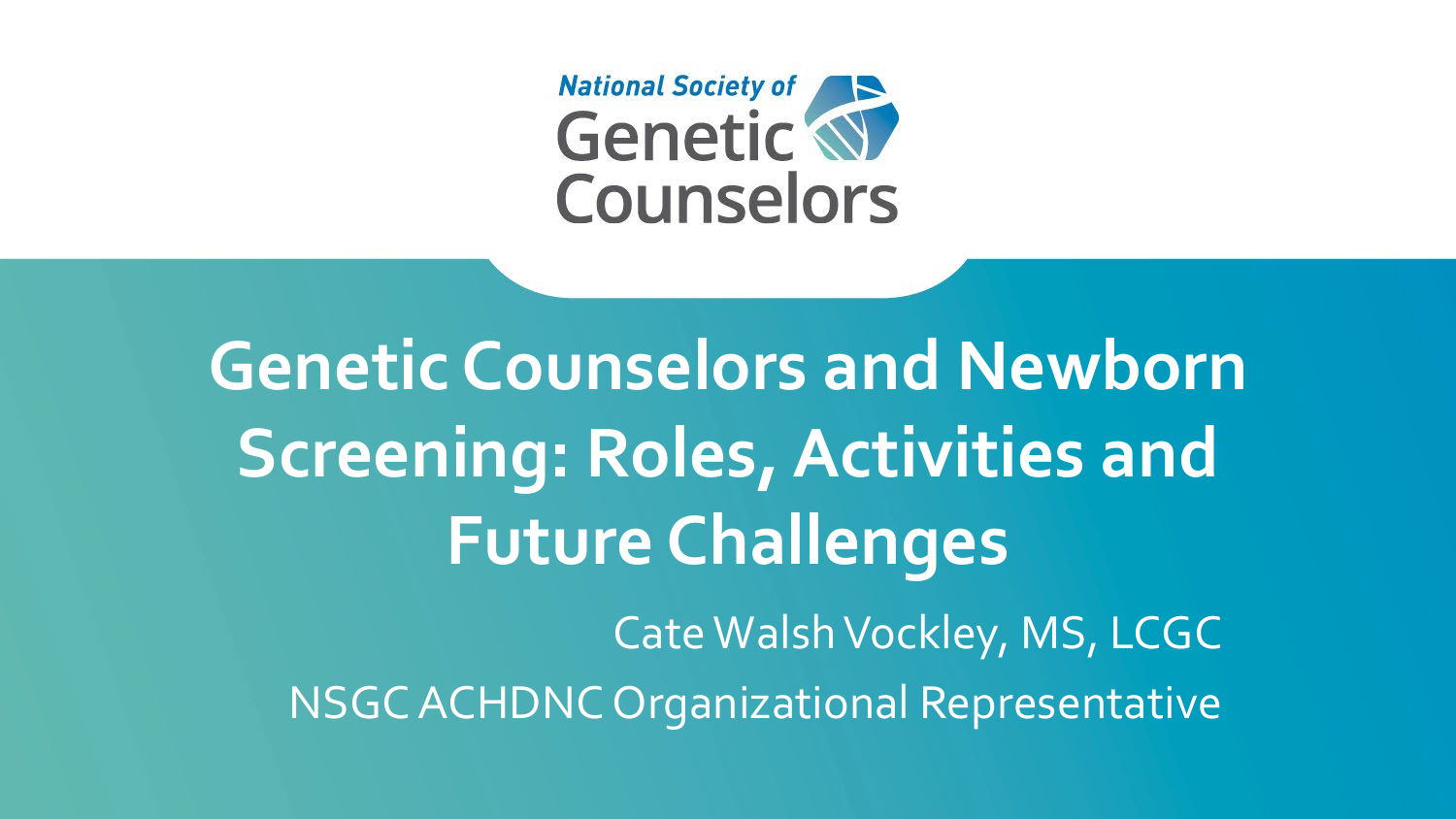

# **Genetic Counselor Roles in Newborn Screening**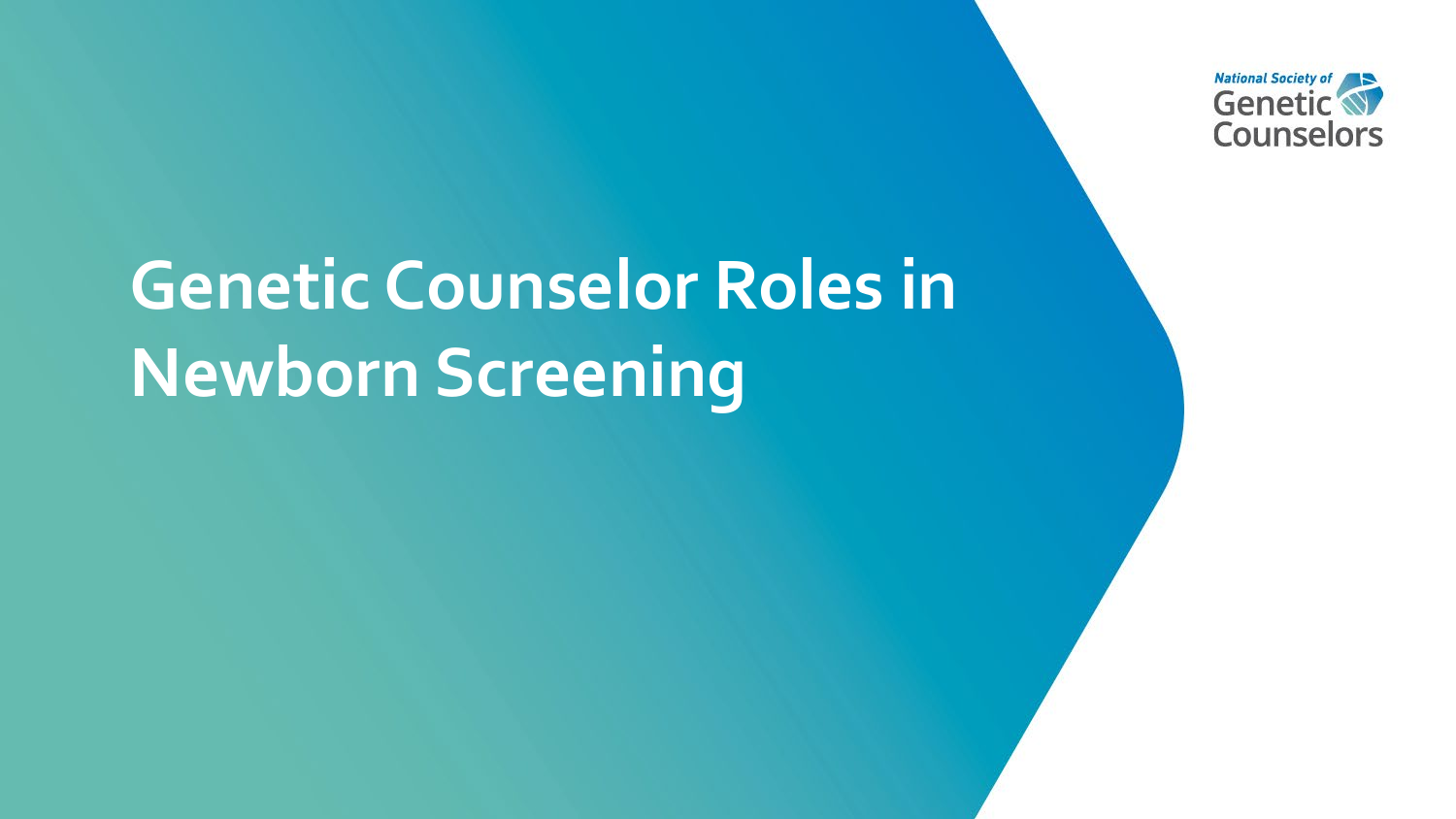## **Genetic Counselors in Newborn Screening**



- Number of GCs currently involved in NBS is unclear
	- 2020 NSGC Professional Status Survey lists <10 GCs who consider NBS to be their primary work setting and <10 who work in public health.
		- Likely an undercount of EOE by Genetic Counselors in NBS
		- Many positions are not "Genetic Counselor" positions within state or federal position classification systems
- Individuals trained as Genetic Counselors fill many roles within and related to Newborn Screening Programs and patient follow-up
	- Federal Genetic Services/Child Health Programs/HRSA
	- Federal Regulatory/Advisory/ACHDNC
	- Regional Genetics Networks project directors, leadership
	- State Genetic services programs/coordinators
	- State Newborn Screening Advisory Board Members
	- NORD/Genetic Alliance/other non-profits that support families of those identified through NBS/Advocacy groups
	- Patient and professional NBS education
	- \*Laboratory liaisons
	- NBS data management/reporting, QI/QC
	- \*Clinical Service provision short- and long-term
	- Clinical research/clinical trials for new therapies natural history studies, coordinators of trials
	- Industry MSLs, advocacy, education, marketing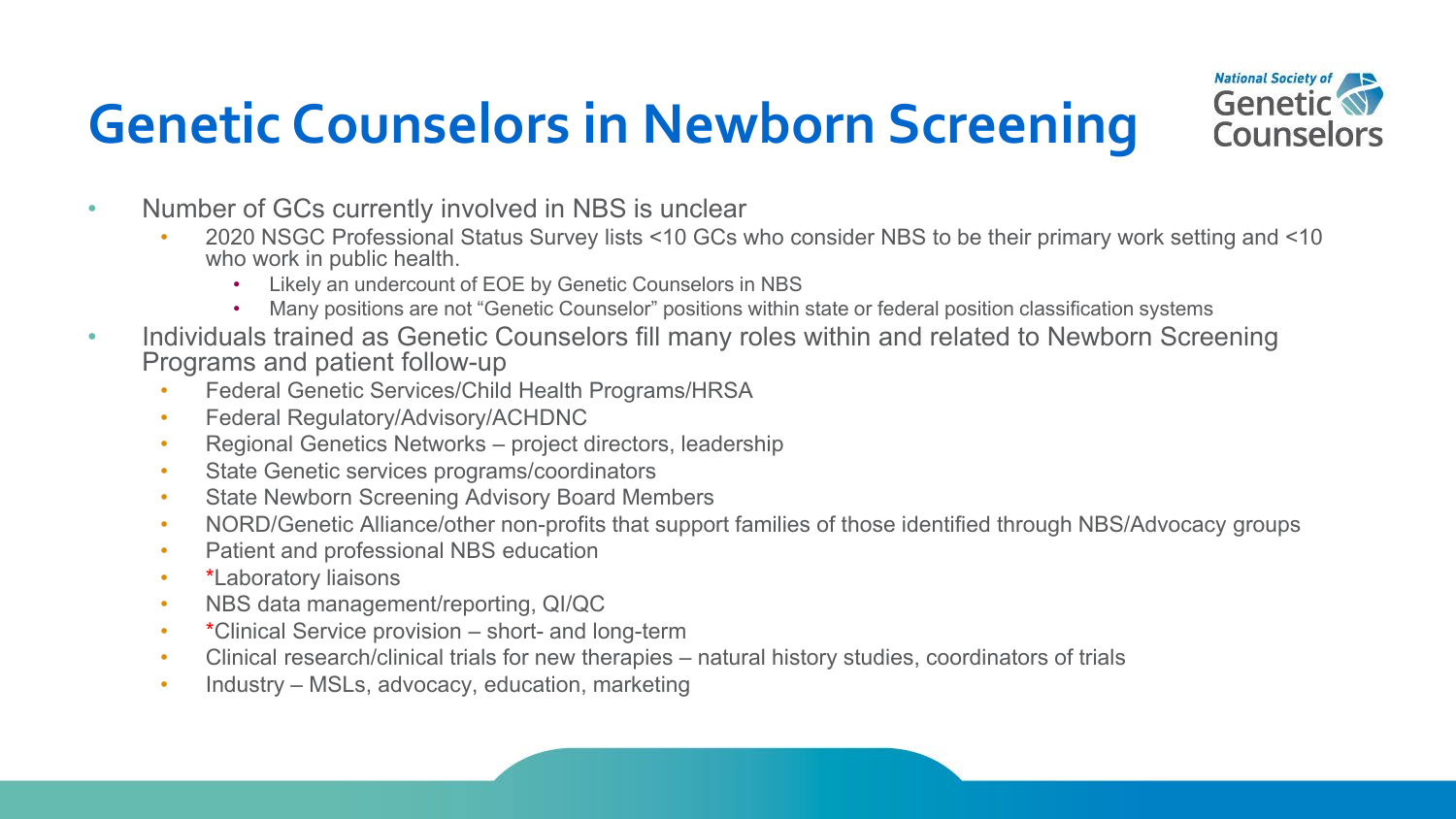

# **Workforce Challenges for Genetic Counselors in Newborn Screening**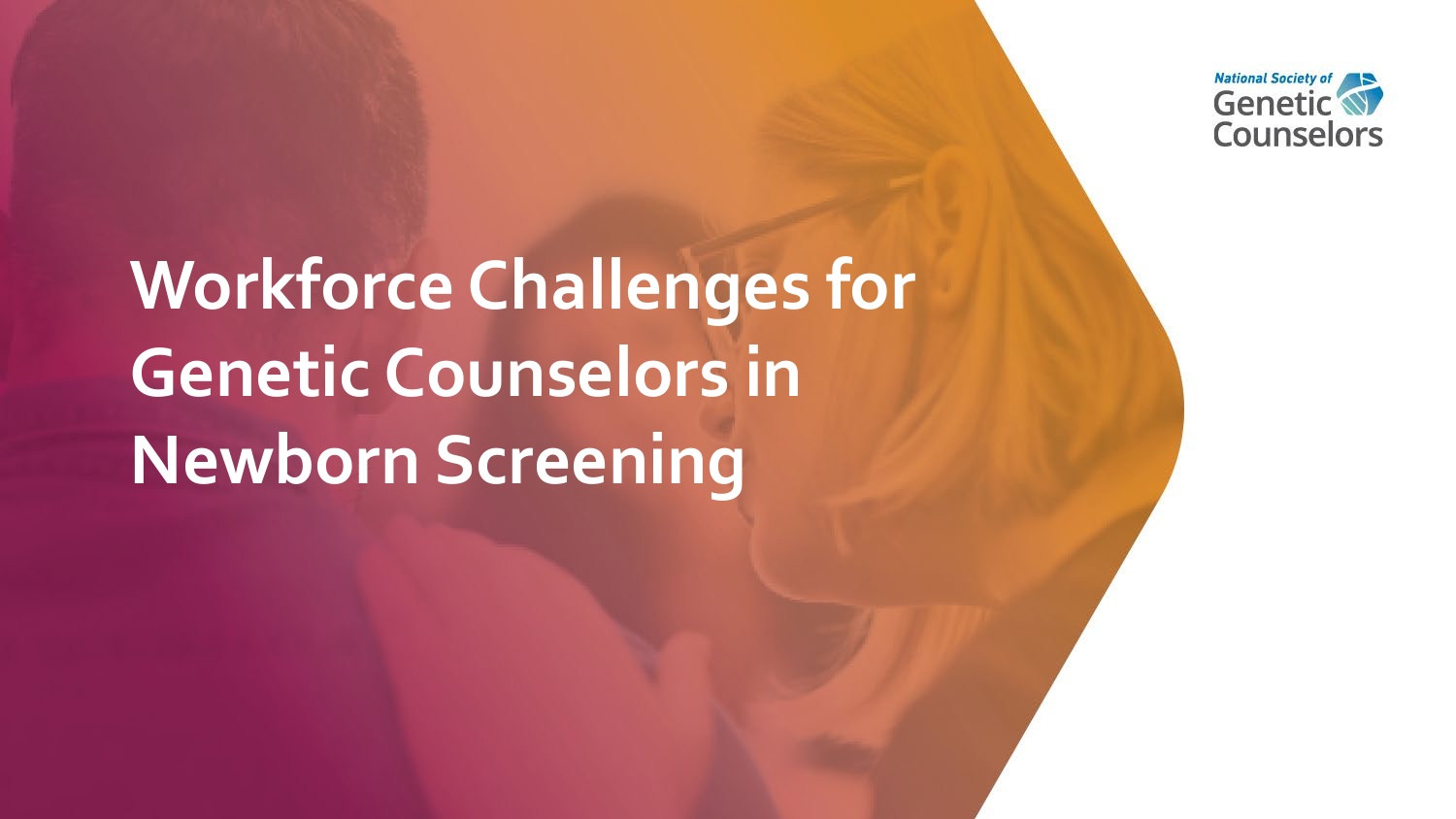### **Challenges**

#### **Increasing Workforce Needs**

- Need for educators for families, professionals, existing NBS workforce
- Need for knowledgeable informants to work with families "in waiting" depending on state screening protocols, families may have to wait for molecular results and may have many questions while waiting
	- Addition of Pompe and MPS1 has already significantly increased need for individuals knowledgeable about the disorders and the molecular genetics/genomics of the conditions and this will continue
- Managing cascade testing as new conditions that have later onset variants are added. e.g. Pompe, ALD, SMA , others in time
- Diversity of providers to serve a complex and diverse population seeking care
	- Impacts public health and post-screening workforce
	- Racial, ethnic, language, gender
- Need for individuals knowledgeable about clinical trials for conditions on the RUSP

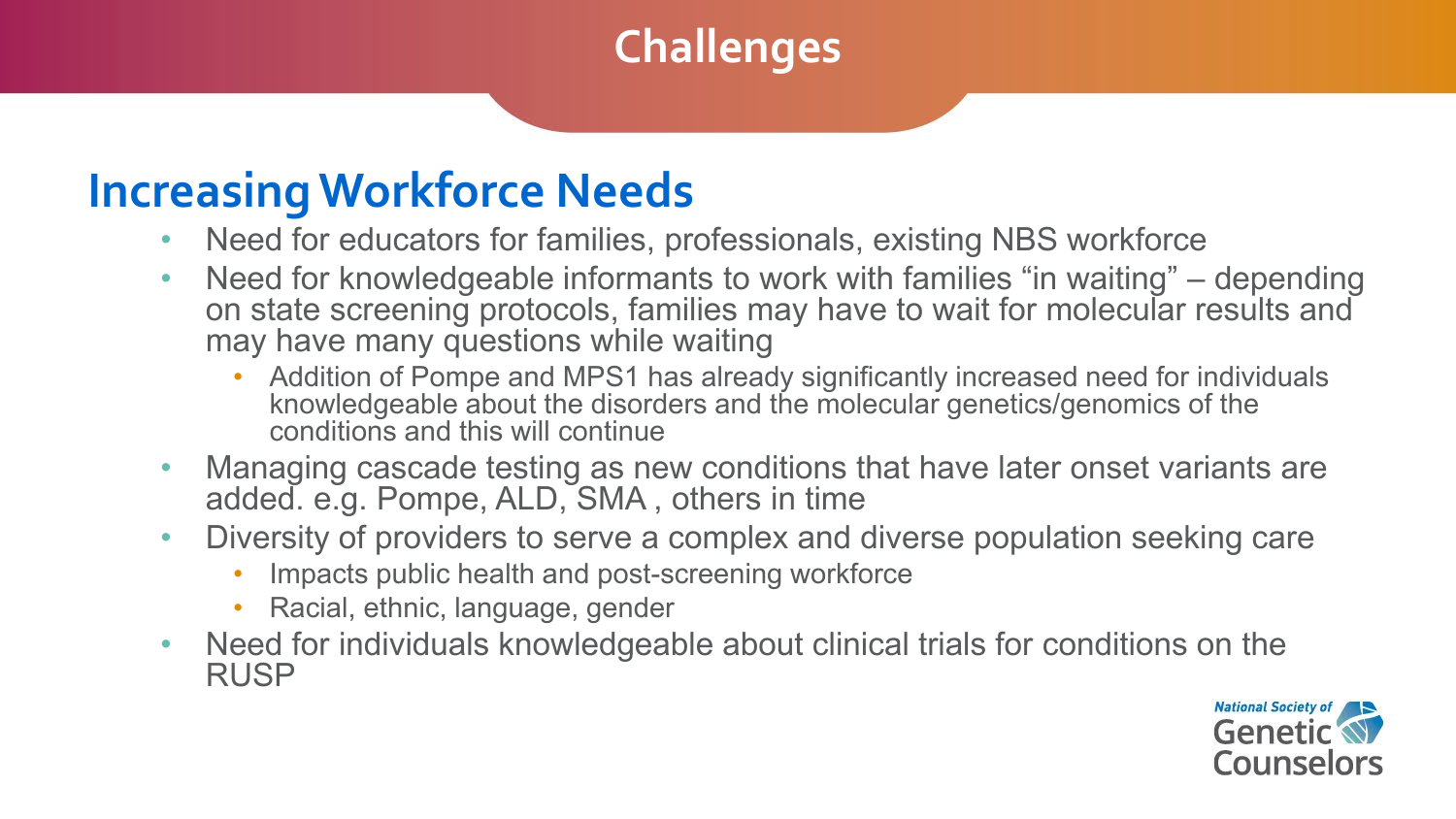### **Challenges**

### **Increasing Workforce Needs**

- Need for competitive compensation commensurate with training, experience and skills, in both public health and clinical care
	- Lack of defined positions for GCs in public health
	- Need for entry level and retention considerations
	- Need for promotion opportunities/"job ladder"
	- Lack of a defined civil service positions for GCs
	- Programs are under-resourced
	- Limited # of MD geneticists to do the follow-up work

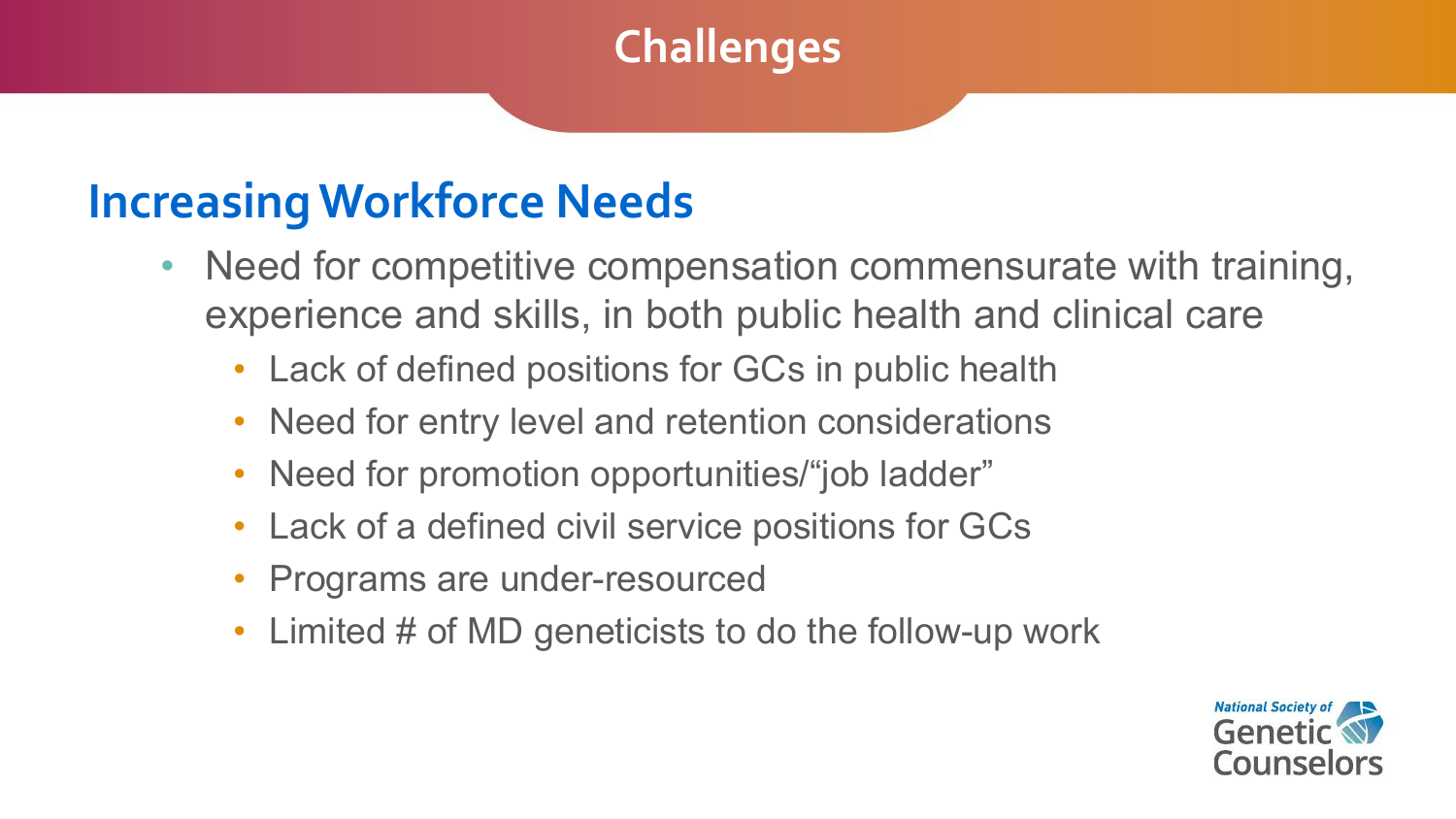#### **Challenges**

### **Compensation**

- NSCG PSS data caveats: may not be capturing the GC NBS workforce, N is small, gov't positions not clarified (State vs. Federal)
- Salary Data by Primary Area of Practice:

|                   |       | <b>Mean</b> | Median'  |
|-------------------|-------|-------------|----------|
| Newborn screening | $5-9$ | \$84,635    | \$80,896 |
| Public health     | $5-9$ | \$90,774    | \$81,000 |

Salary data by employer work setting:

|                                     | <b>Mean</b> | <b>Median</b> |
|-------------------------------------|-------------|---------------|
| <b>Gov't Organization or Agency</b> | \$91,801    | \$85,225      |

In comparison to overall profession:

|                              |       | <b>Mean</b> ' | Median   |
|------------------------------|-------|---------------|----------|
| All who reported salary info | 2,331 | \$97,976      | \$89,489 |

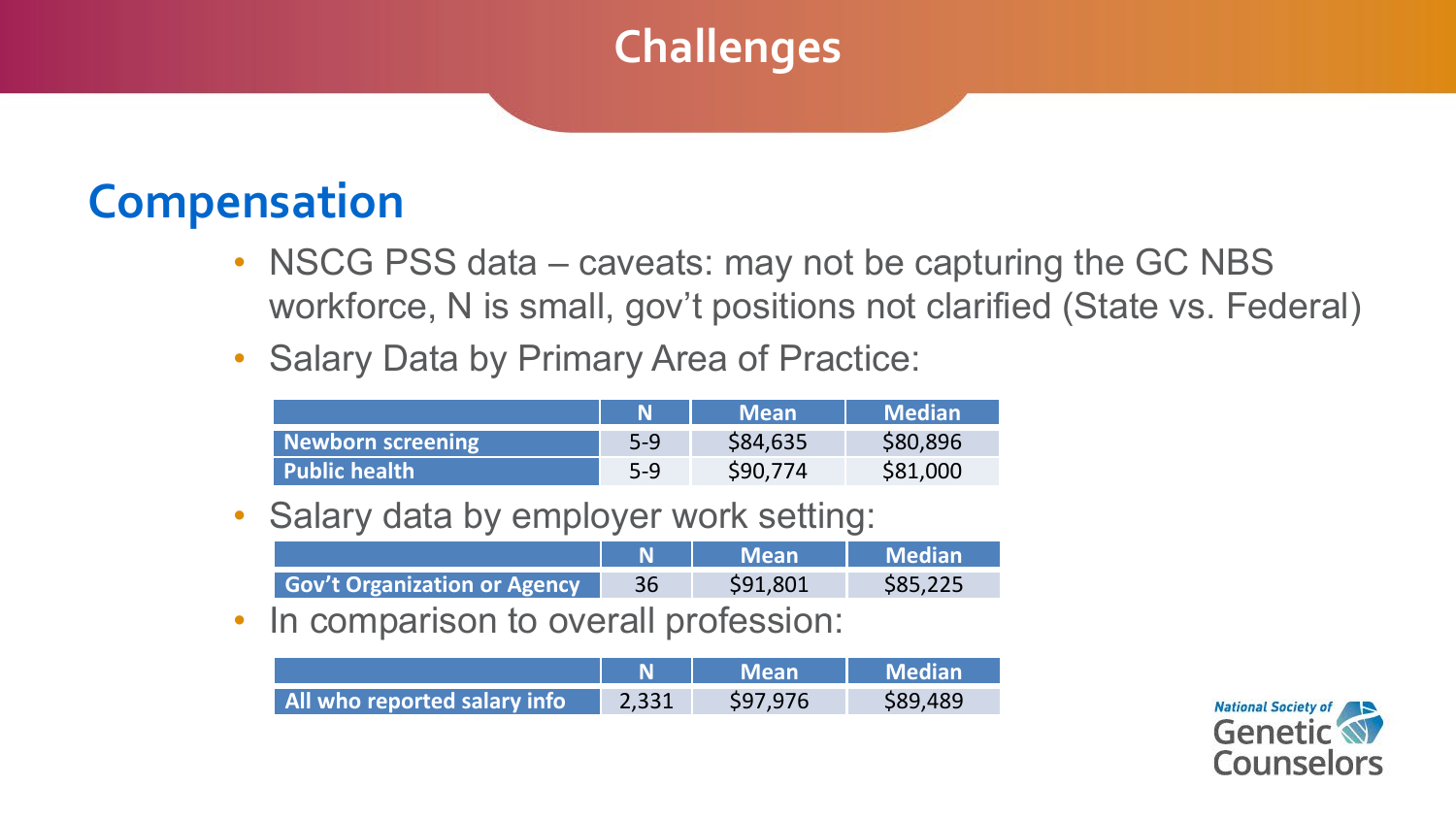

**Genetic Counselor Activities in Newborn Screening: present and future solutions**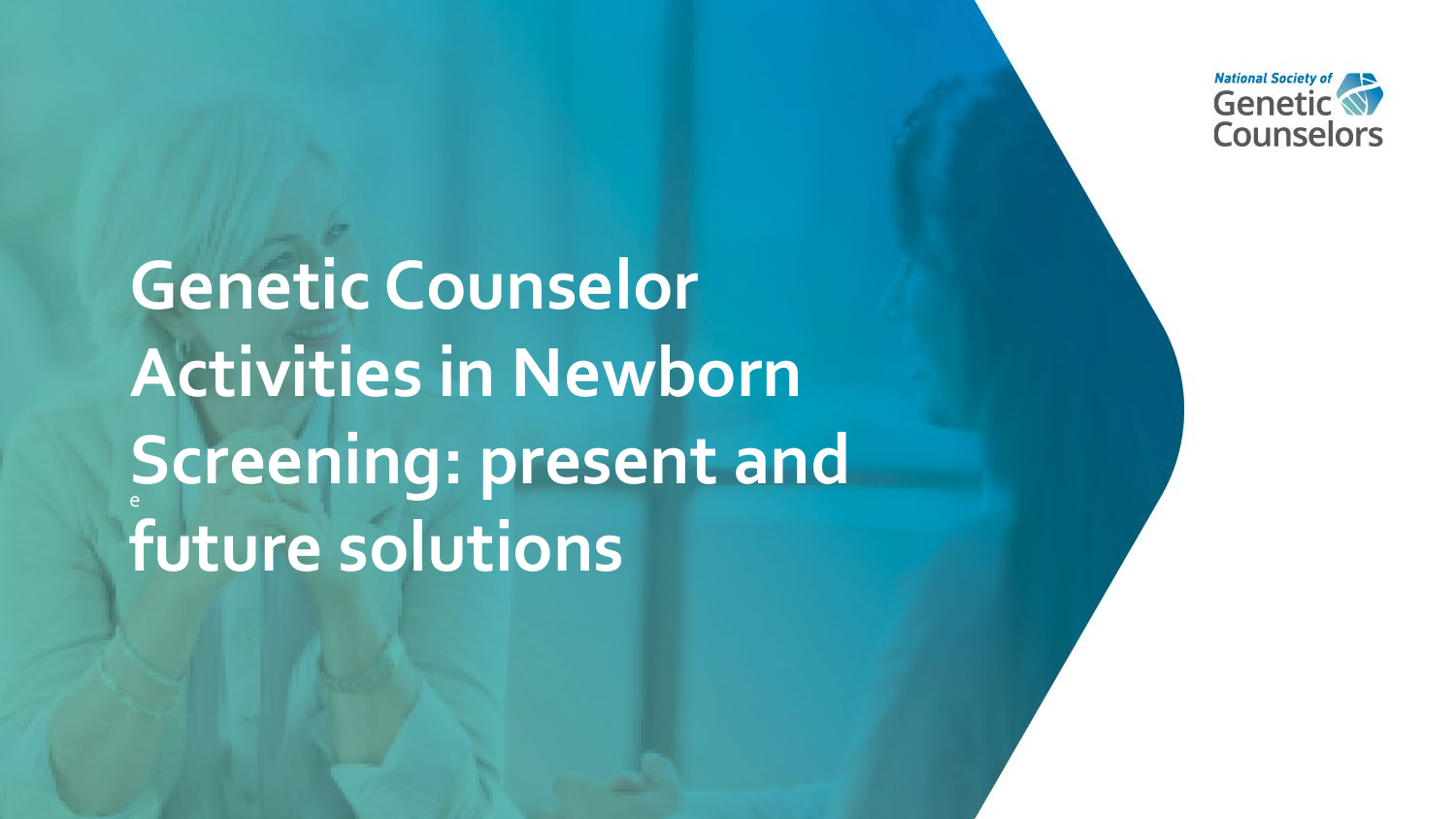## **Present and future solutions:**

### **more educators**



- Increasing prenatal NBS education for families
	- discussion of screening throughout pregnancy can integrate inclusion of NBS screening education in the prenatal GC setting
	- Innovative solutions for NBS education chat bots, iPhone aps, videos developed or in development
- GCs providing "molecular 101" training for existing NBS workforce/follow-up staff
- HI parent fact sheets and new videos all done by GCs in conjunction with specialty care providers. Project of the Western States Regional Genetics Network
	- [www.newbornscreening.info](http://www.newbornscreening.info/)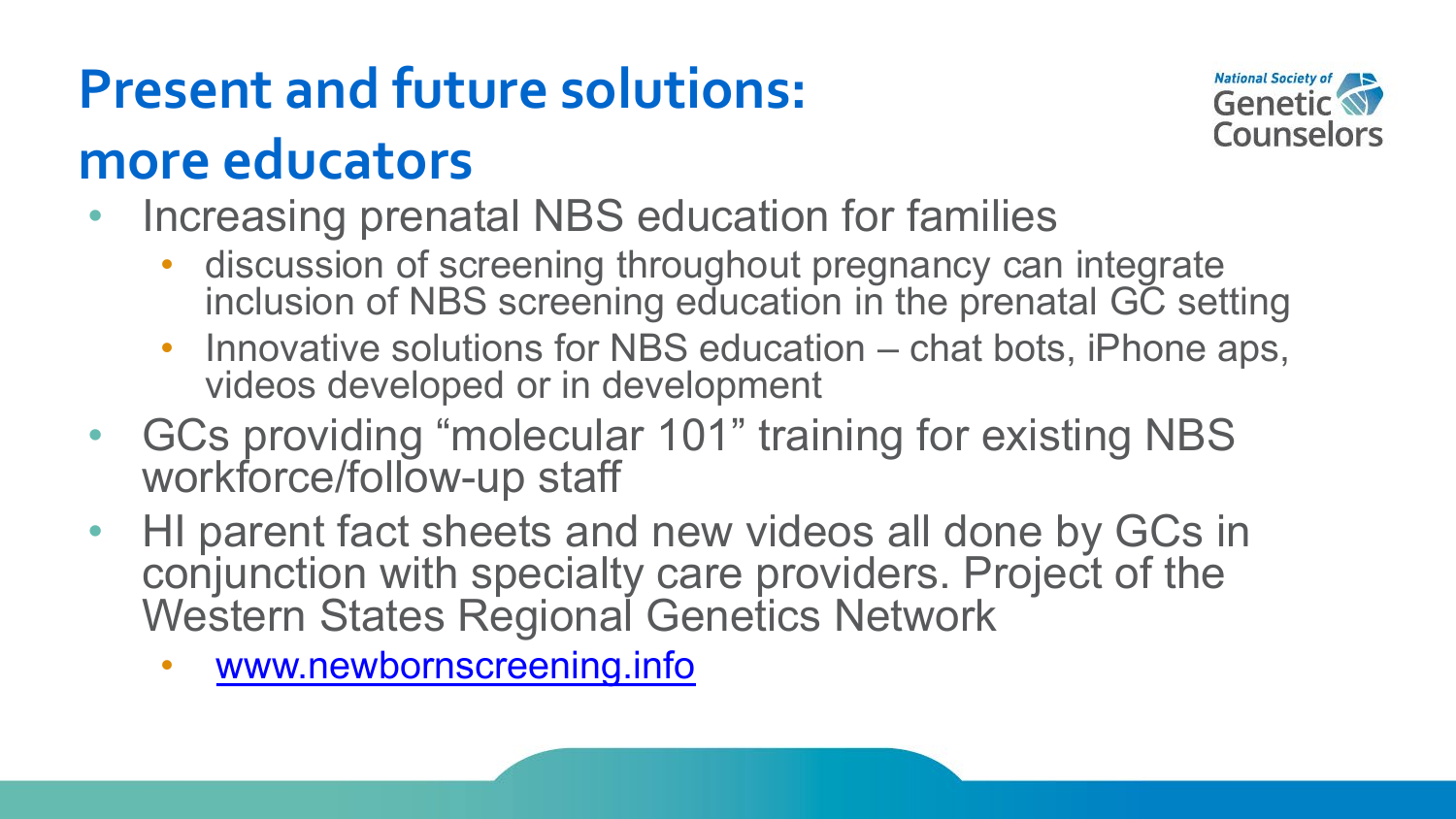# **Present and future solutions: families in waiting**



- GCs working with families "in waiting"
	- Families have expressed frustration that notifying provider isn't always knowledgeable
	- GCs have the training/expertise to deliver "high anxiety" news
	- Inclusion of molecular results in some states in first notification requires explanation for families
	- Inclusion of disorders with broad phenotype leads to need to assess risk and immediacy of referral
	- Coordination/planning with PCP if s/he chooses to inform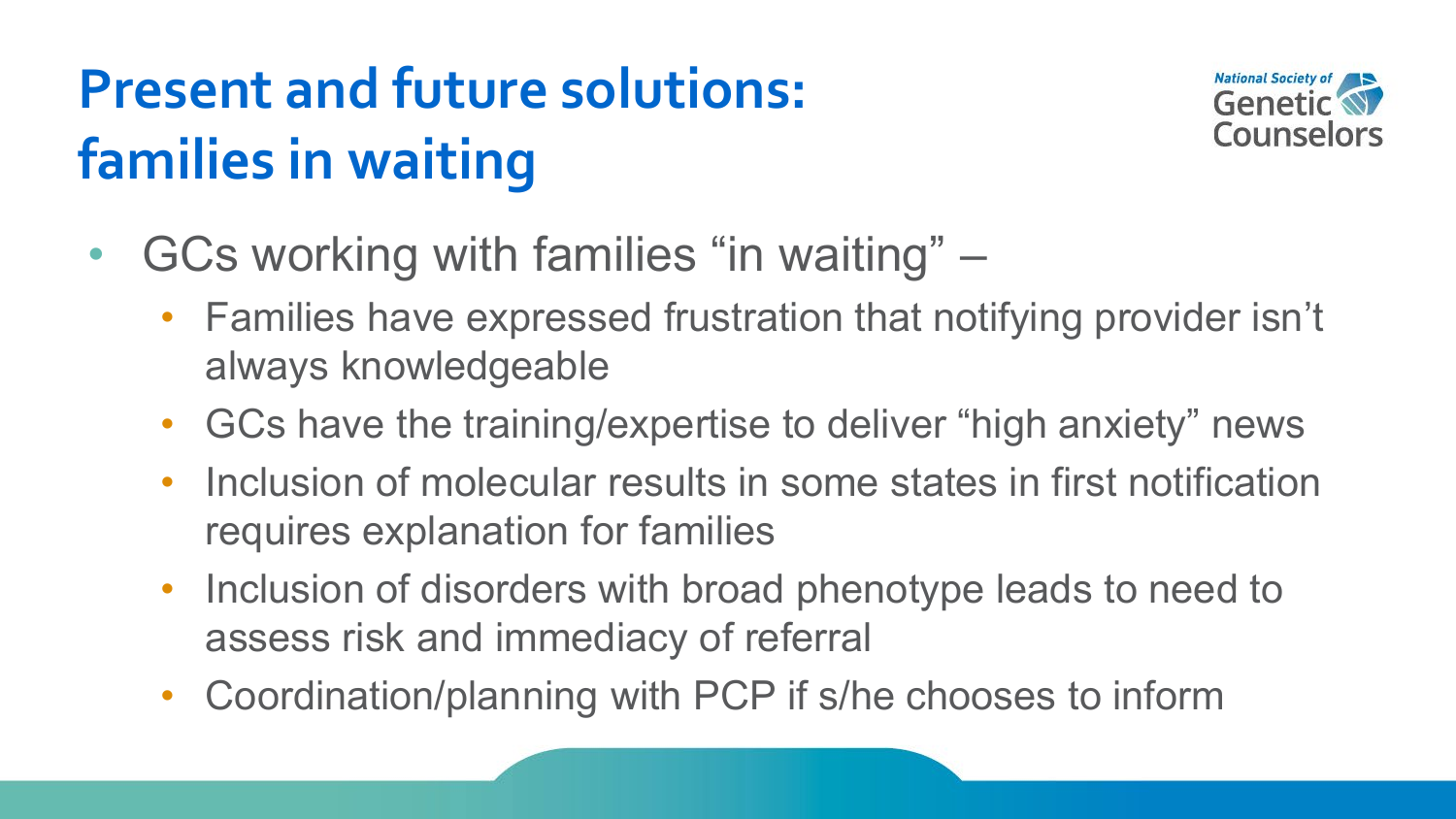# **Present and future solutions: Advocacy**



- Support for families
	- Resource referrals not all clinics have a nurse or social worker; GCs often fill multiple roles
	- **Genetic counseling**
	- Cascade screening time consuming
	- Care coordination
- Other
	- QI: dialogue with NBS system team to decrease false positives
	- Coordination of delivery of quality clinical follow-up data to state programs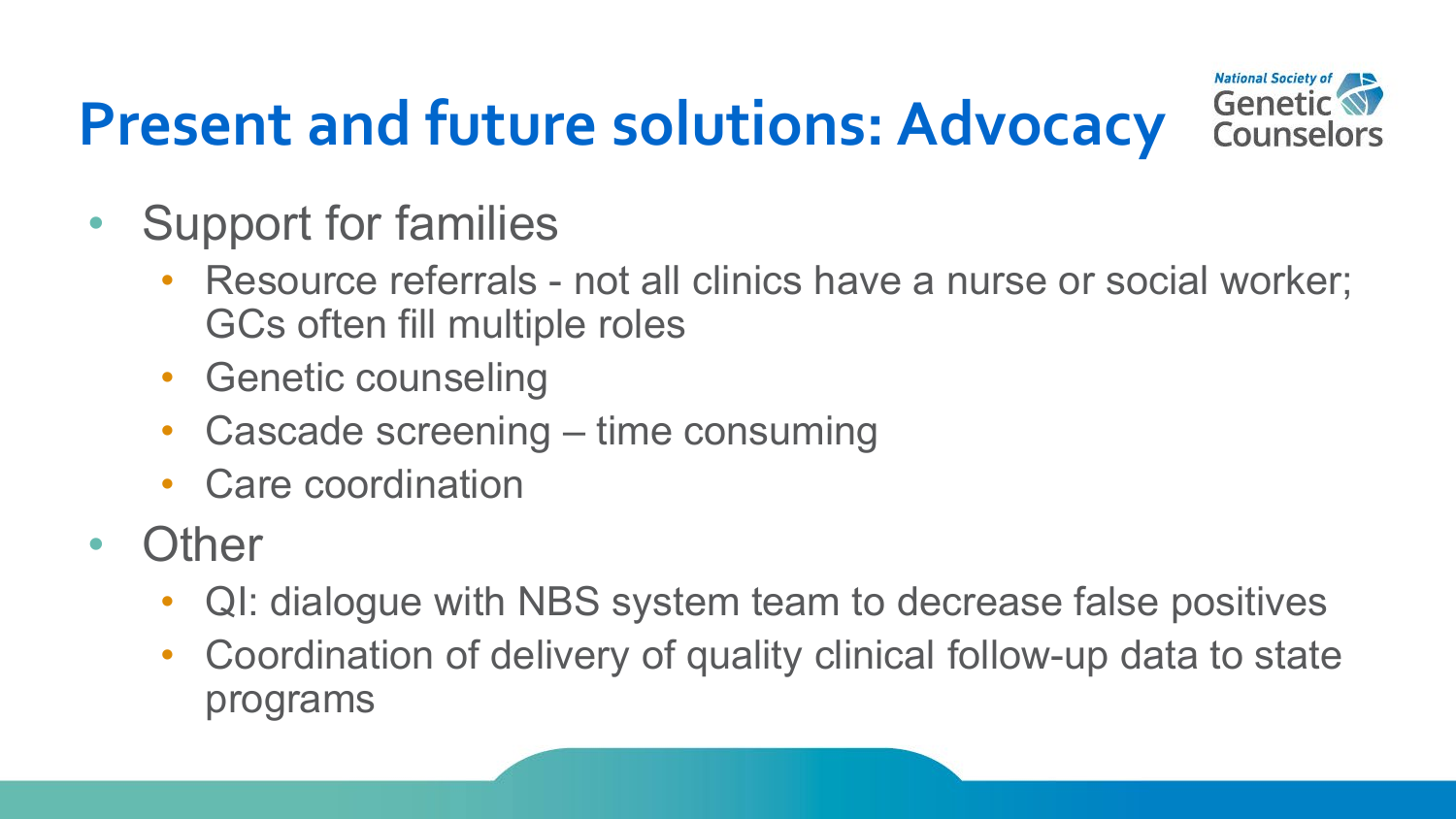## **Present and future solutions: additional knowledgeable providers**



- Exponential growth of number of GC programs in the last 5 years
	- Now 55 total programs
	- Student enrollment increased by 52%, average program size increased by 7% - limited by availability of clinical rotation sites.
	- Profession growth rate over 100 % in the last 10 years
		- Expected to continue
	- Increases in metabolic and NBS curriculum content in some programs.
	- Longstanding focus on Public Health in U. Pittsburgh program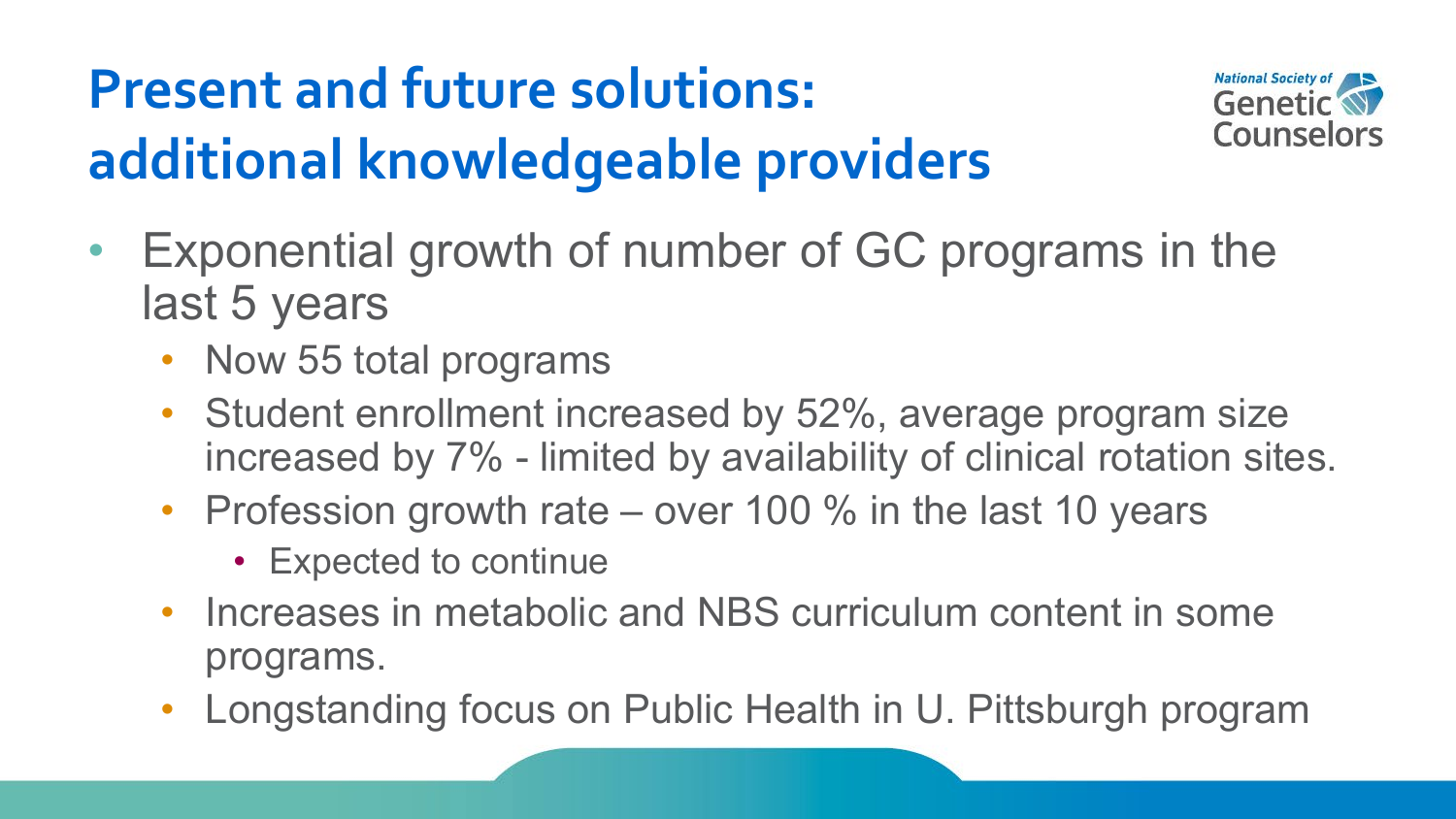### **Present and future solutions: Diversity**



- JEDI (Justice, Equity, Diversity, Inclusion) external assessment by Exeter group followed by development of a 5+year organizational plan to be implemented with the 2022- 2025 strategic plan, and ongoing
- Working with ASHG, ACMGG, NHGRI on Genomics Workforce Diversity Initiative
- Minority Genetic Professional Network support and mentor minority students into the field and support those already in the field. (800 members). Initiative of the Western States Regional Genetics Network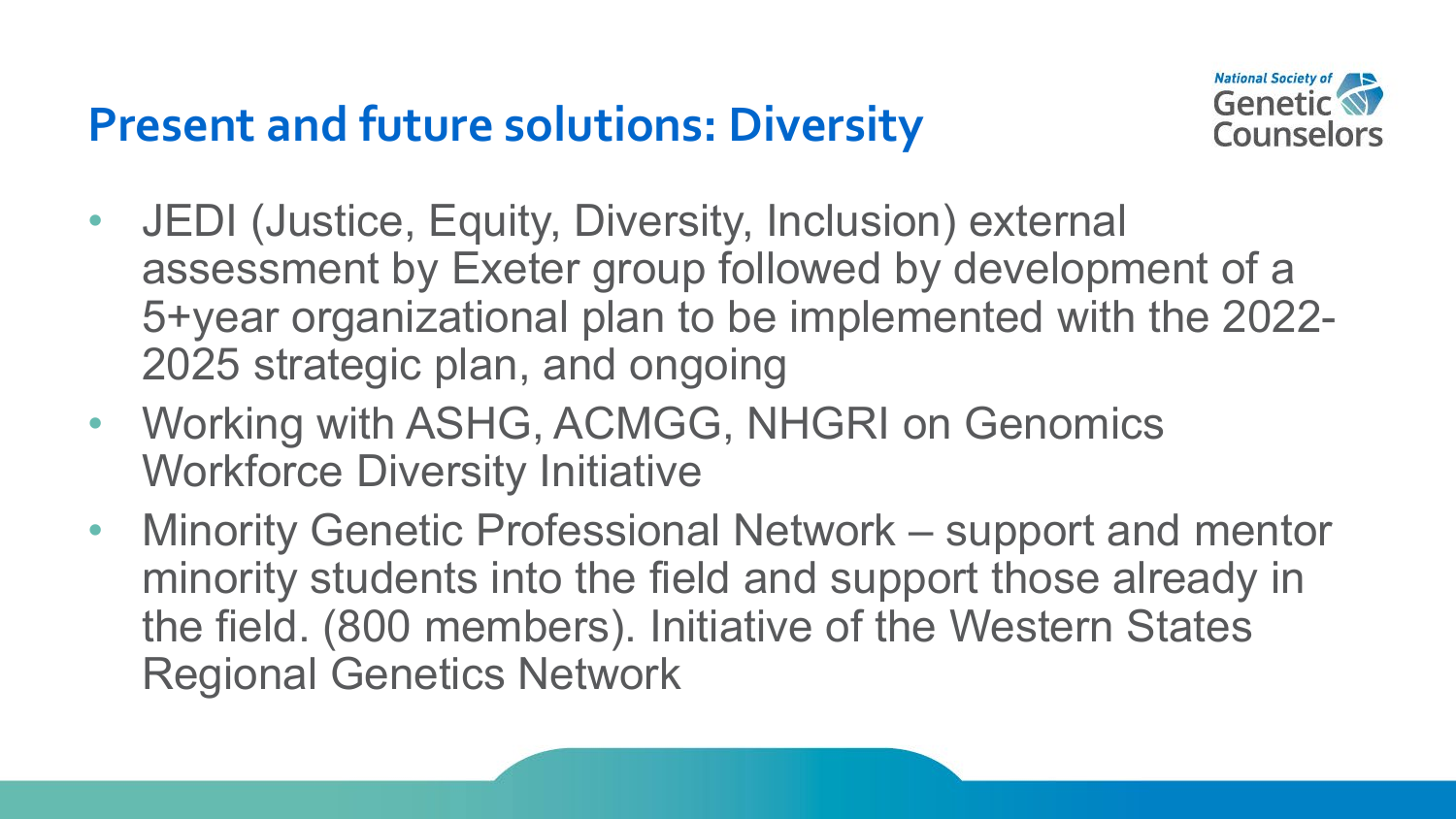## **Present and future solutions: Compensation** Counselo



- NSGC legislative efforts to increase access to genetic counselor services – first bill introduced 10/23/2108
- H.R. 2144 focuses on GC reimbursement for services from Medicare and CMS, including direct reimbursement
	- Downstream effects
		- hospitals can bill for GC services, allowing for hiring of more GCs due to direct revenue stream
		- Allows for more private practice GCs
		- May encourage other covering entities to reimburse GCs especially private payors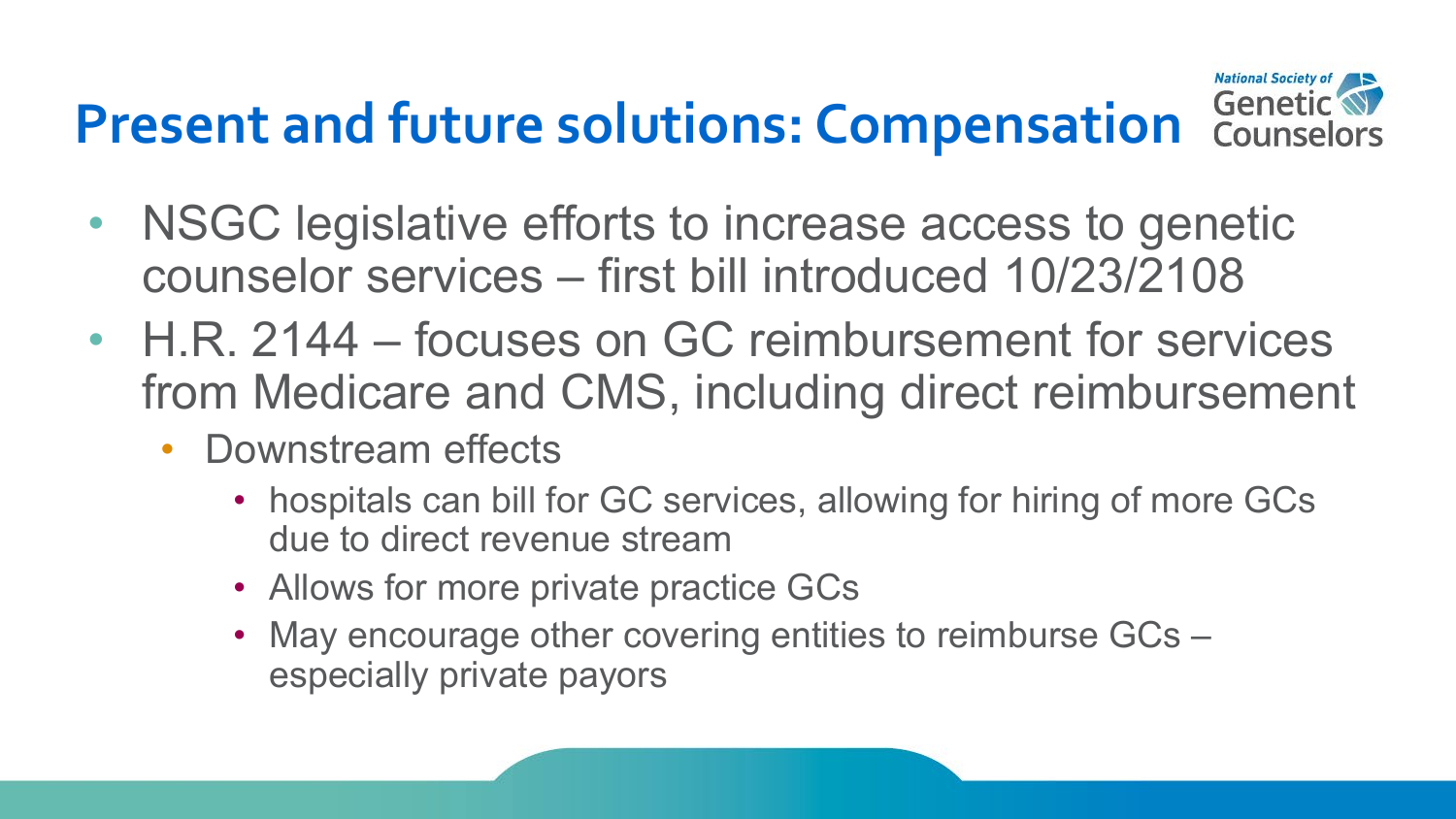

# **Supplemental Materials and credits**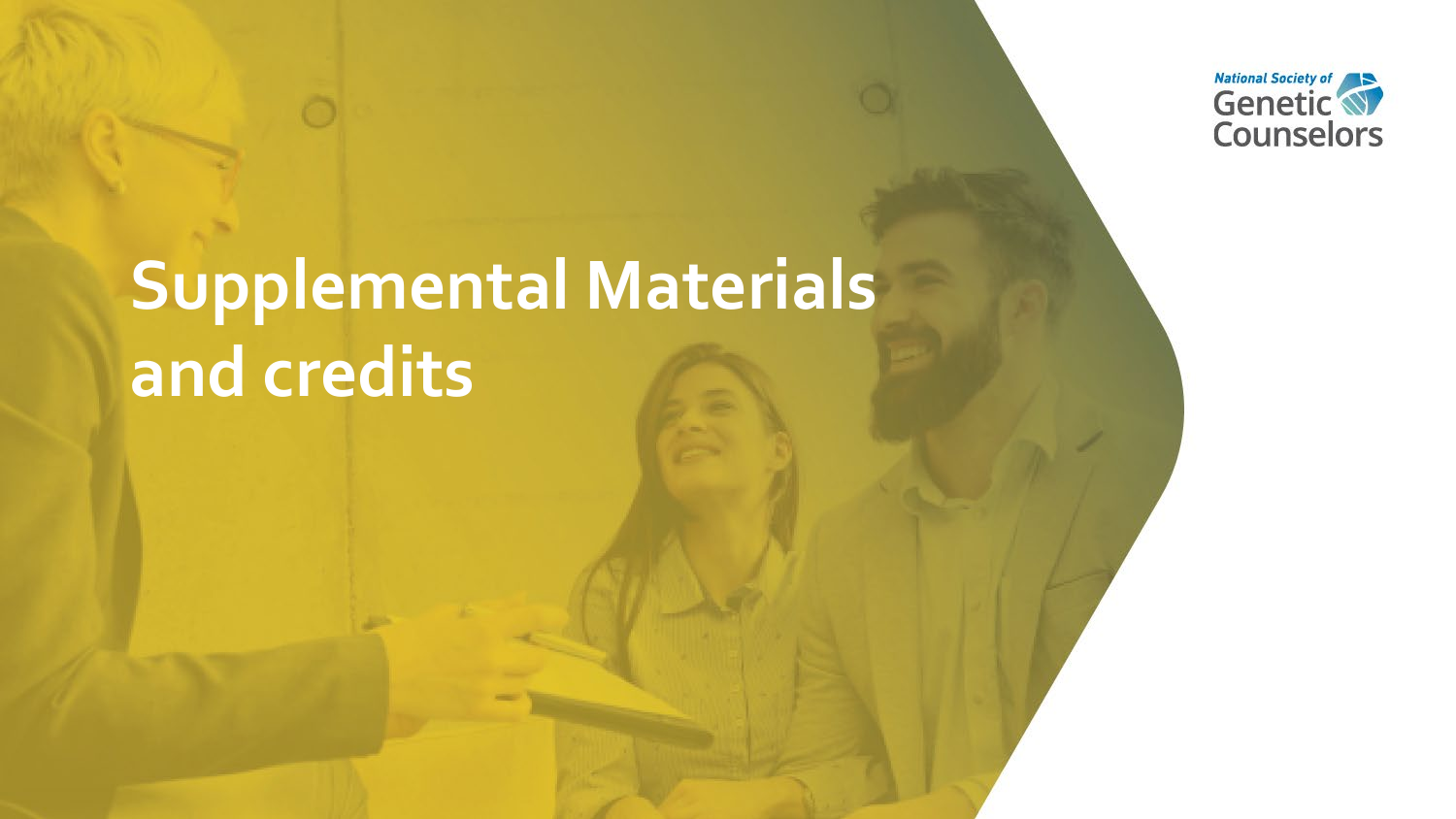#### **Thanks**

# **Thanks to the following genetic counselors for contributing ideas and information:**

- **Amy Gaviglio**
- Dawn Peck
- Sara Reichert
- Sylvia Mann
- Joan Scott
- Also NSGC Meghan Cary, John Richardson

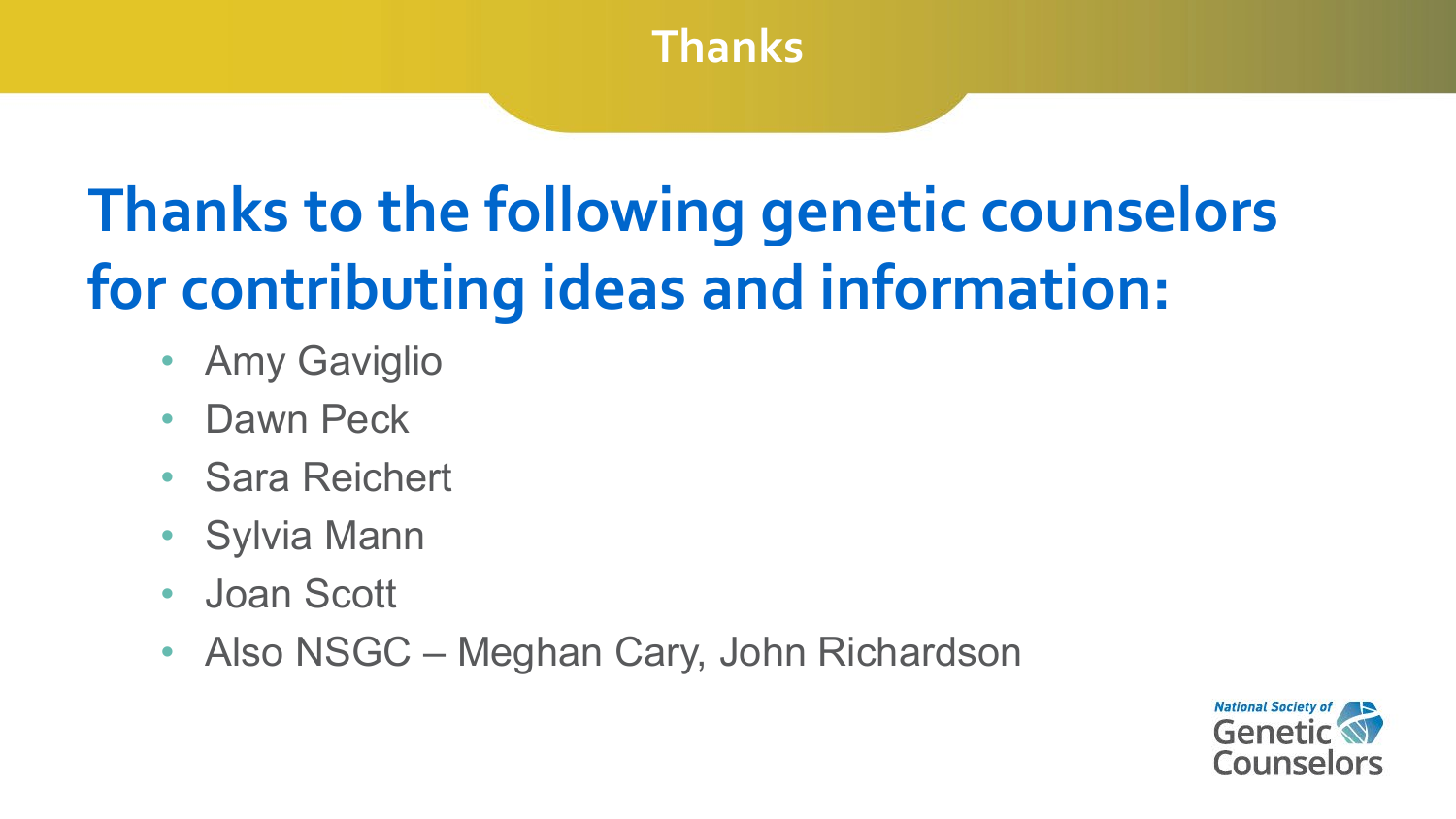#### ABGC Diplomates by Year - 4-21-2021

total

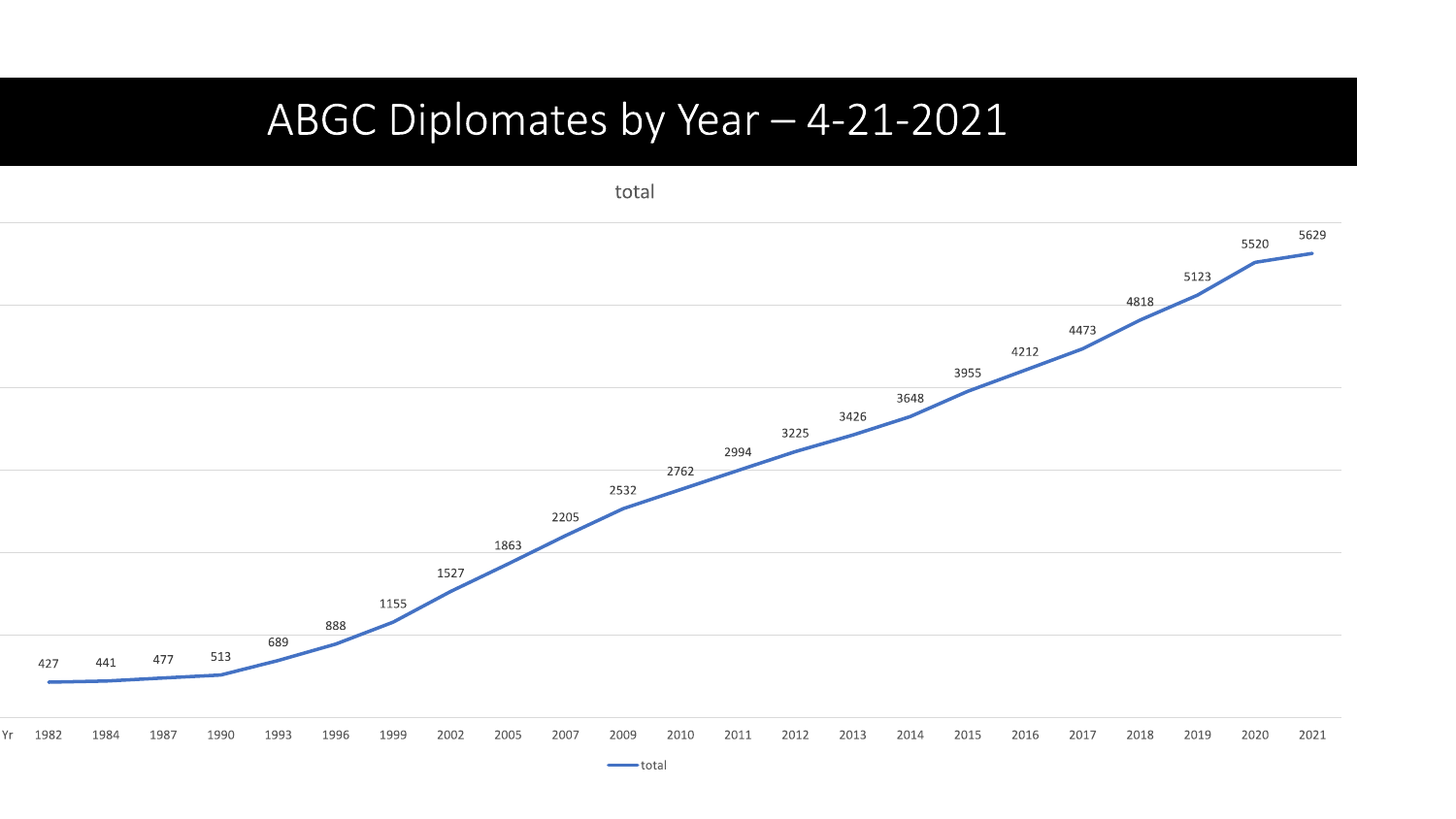### NSGC DEI Assessment Project Timeline The Exeter Group